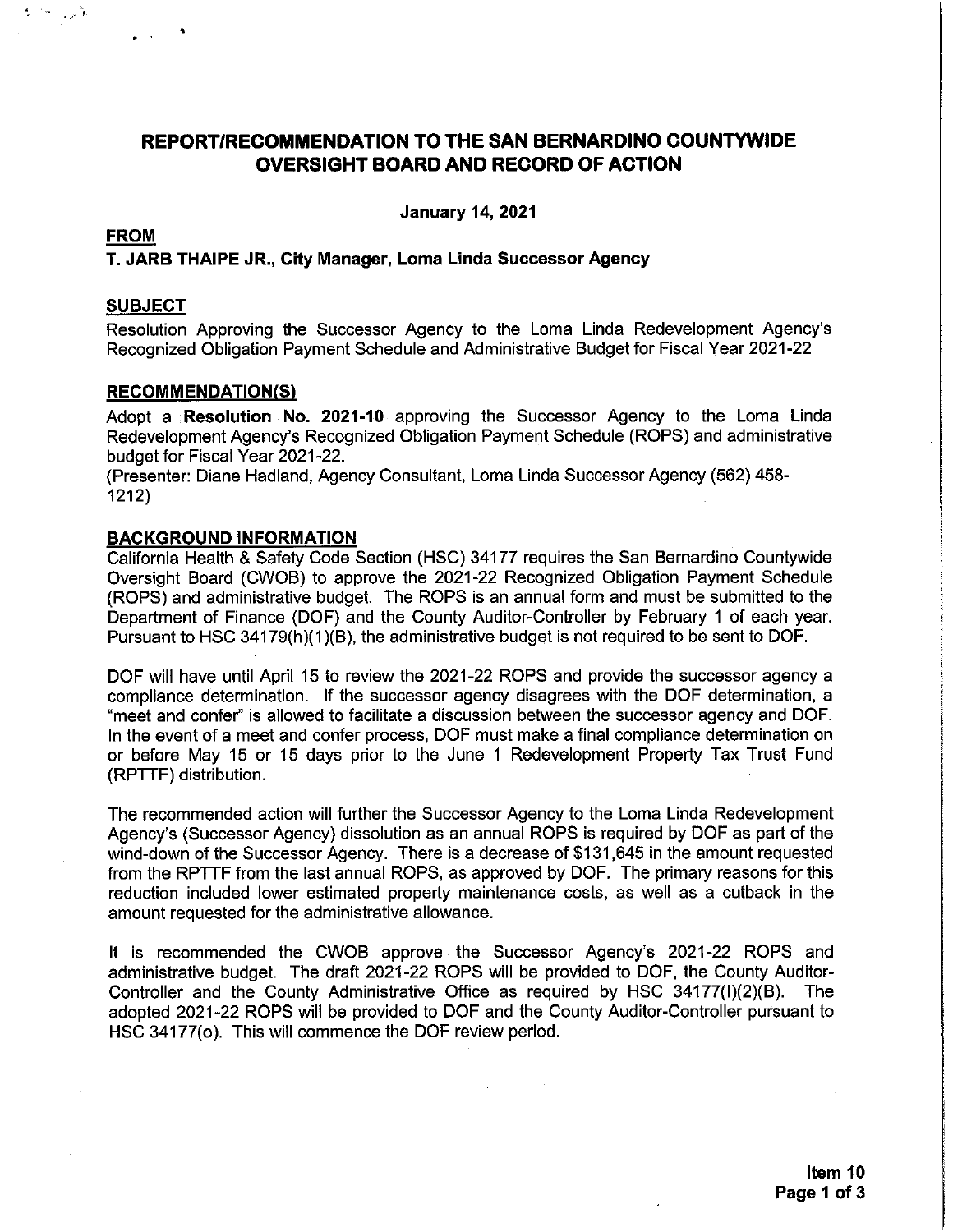Resolution Approving the Successor Agency to the Loma Linda Redevelopment Agency's Recognized Obligation Payment Schedule and Administrative Budget for Fiscal Year 2021-22 **January 14, 2021** 

## **ATTACHMENTS**

Attachment A - Resolution Attachment B - ROPS for Fiscal Year 2021-22 Attachment C - Administrative Budget for Fiscal Year 2021-22

# **REVIEW BY OTHERS**

This item has been reviewed by Auditor-Controller/Treasurer/Tax Collector on January 04, 2021 and San Bernardino Countywide Oversight Board Legal Counsel on January 05, 2021.

ÿ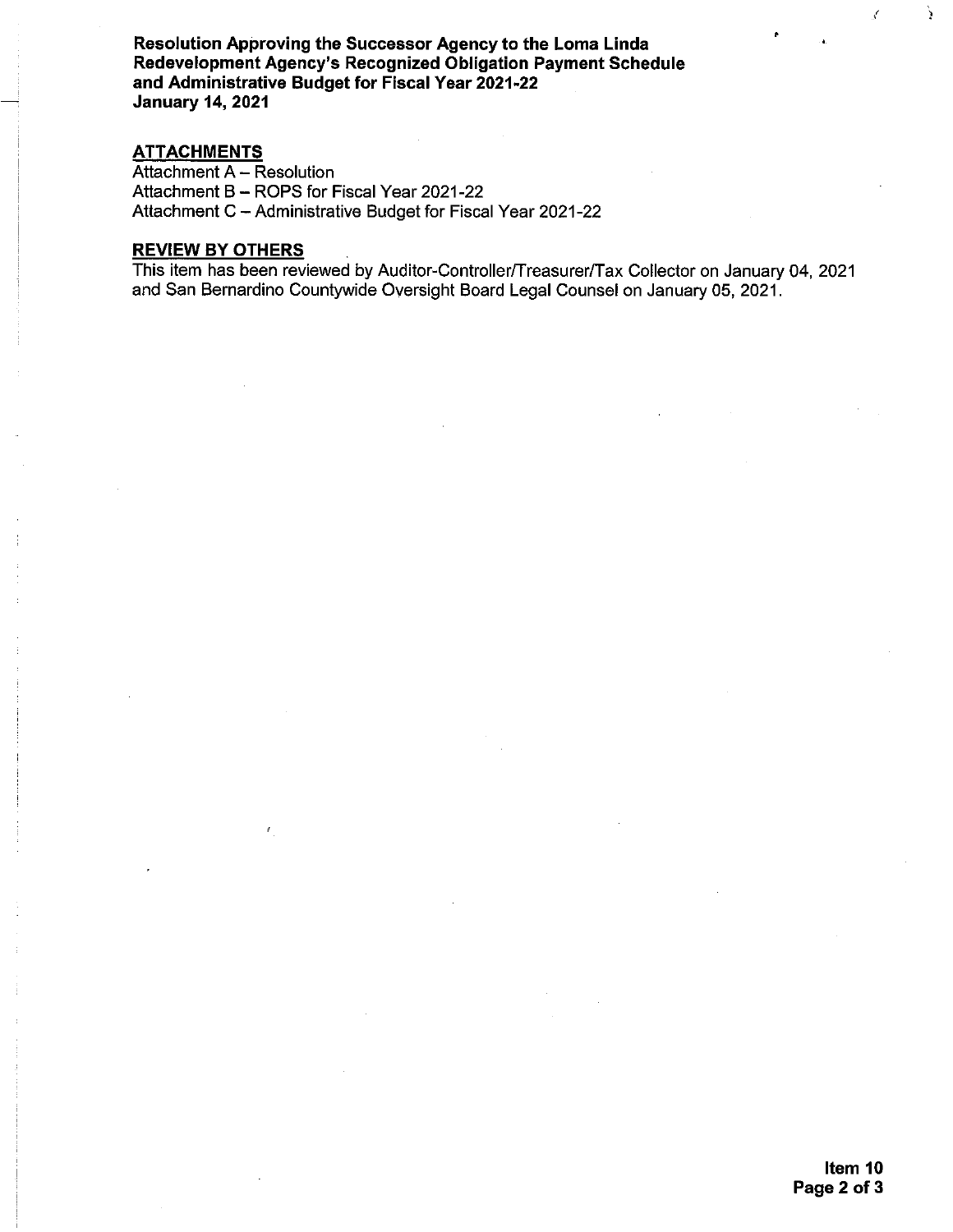Resolution Approving the Successor Agency to the Loma Linda Redevelopment Agency's Recognized Obligation Payment Schedule and Administrative Budget for Fiscal Year 2021-22 **January 14, 2021** 

Record of Action of the San Bernardino Countywide Oversight Board

#### **APPROVED**

Moved: Frederick Ang Seconded: Acquanetta Warren Ayes: Frederick Ang, Richard DeNava, Kenneth Miller, Cindy Saks, Lawrence Strong, Acquanetta Warren, David Wert

Lynna Monell, SECRETARY

**BY** 

DATED: *M*inuary 14, 2021



- **W/Resolution** CC: File - San Bernardino Countywide Oversight Board w/attach
- LA 01/15/2021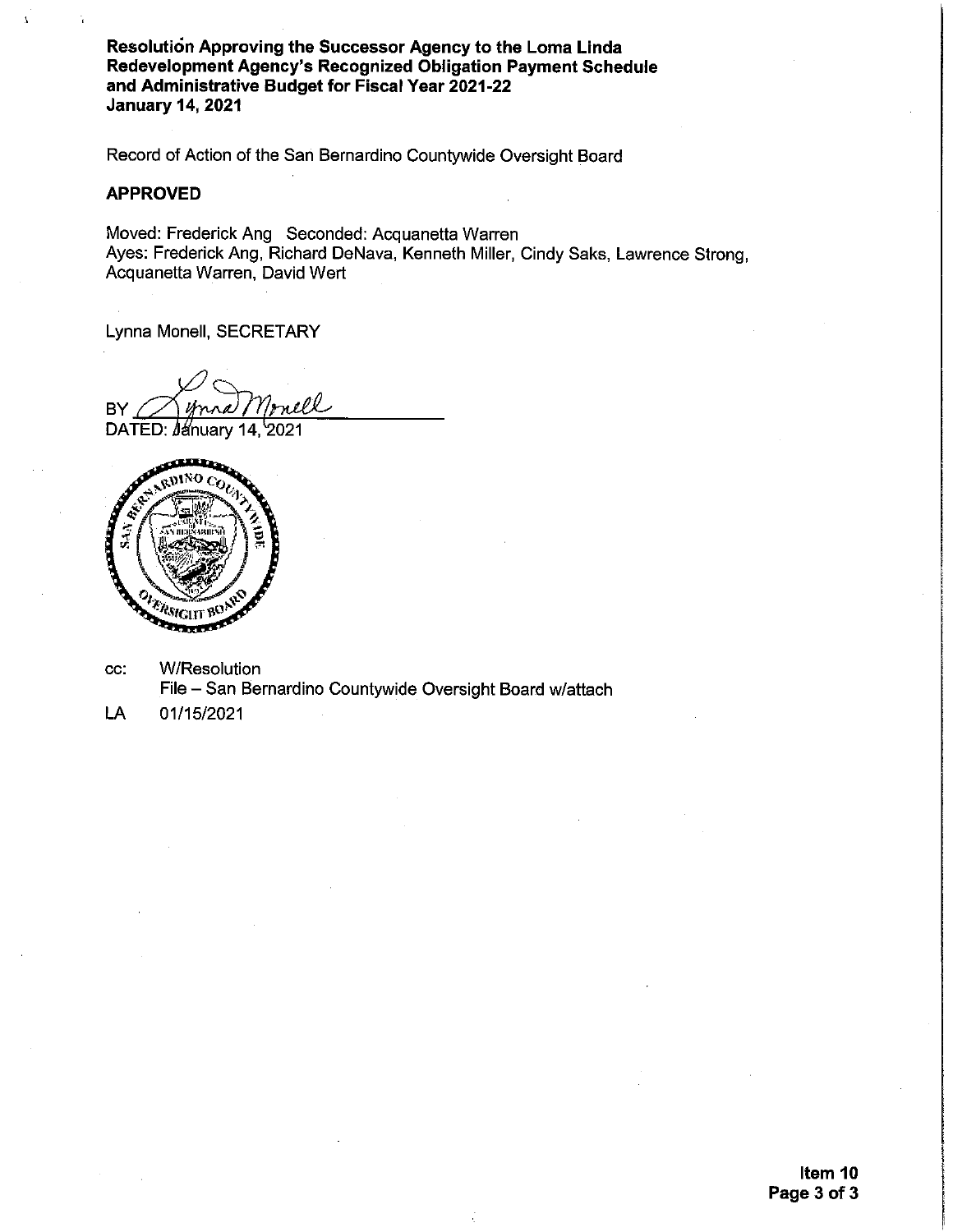### **RESOLUTION NO. 2021-10**

## RESOLUTION OF THE SAN BERNARDINO COUNTYWIDE OVERSIGHT BOARD ADOPTING THE SUCCESSOR AGENCY TO THE LOMA LINDA REDEVELOPMENT AGENCY'S RECOGNIZED OBLIGATION PAYMENT SCHEDULE AND ADMINISTRATIVE BUDGET FOR FISCAL YEAR 2021-22

On Thursday, January 14, 2021 on motion of San Bernardino Countywide Oversight Board Member Ang, duly seconded by San Bernardino Countywide Oversight Board Member Warren and carried, the following resolution is adopted by the San Bernardino Countywide Oversight Board, State of California.

WHEREAS, California Health and Safety Code Section (HSC) 34179(e) requires all action items of the San Bernardino Countywide Oversight Board be accomplished by resolution; and

WHEREAS, HSC 34177 requires the San Bernardino Countywide Oversight Board to approve the Recognized Obligation Payment Schedule (ROPS) and administrative budget; and

WHEREAS, pursuant to HSC 34177(o), the deadline for submitting the ROPS for Fiscal Year 2021-22 to the Department of Finance is February 1, 2021.

NOW, THEREFORE, the San Bernardino Countywide Oversight Board hereby resolves, determines and orders as follows:

Section 1. The foregoing recitals are true and correct.

Section 2. The Successor Agency to the Loma Linda Redevelopment Agency's ROPS and administrative budget for Fiscal Year 2021-22 in the form presented, together with such changes thereto as may be approved by the San Bernardino Countywide Oversight Board, are hereby approved.

Section 3. This resolution shall take effect from and after the date of its passage and adoption.

PASSED AND ADOPTED by the San Bernardino Countywide Oversight Board, State of California, by the following vote:

> AYES: OVERSIGHT BOARD MEMBER: Frederick Ang, Richard DeNava, Kenneth Miller, Cindy Saks, Lawrence Strong, Acquanetta Warren, David Wert

**OVERSIGHT BOARD MEMBER: None** NOES:

ABSENT: **OVERSIGHT BOARD MEMBER: None**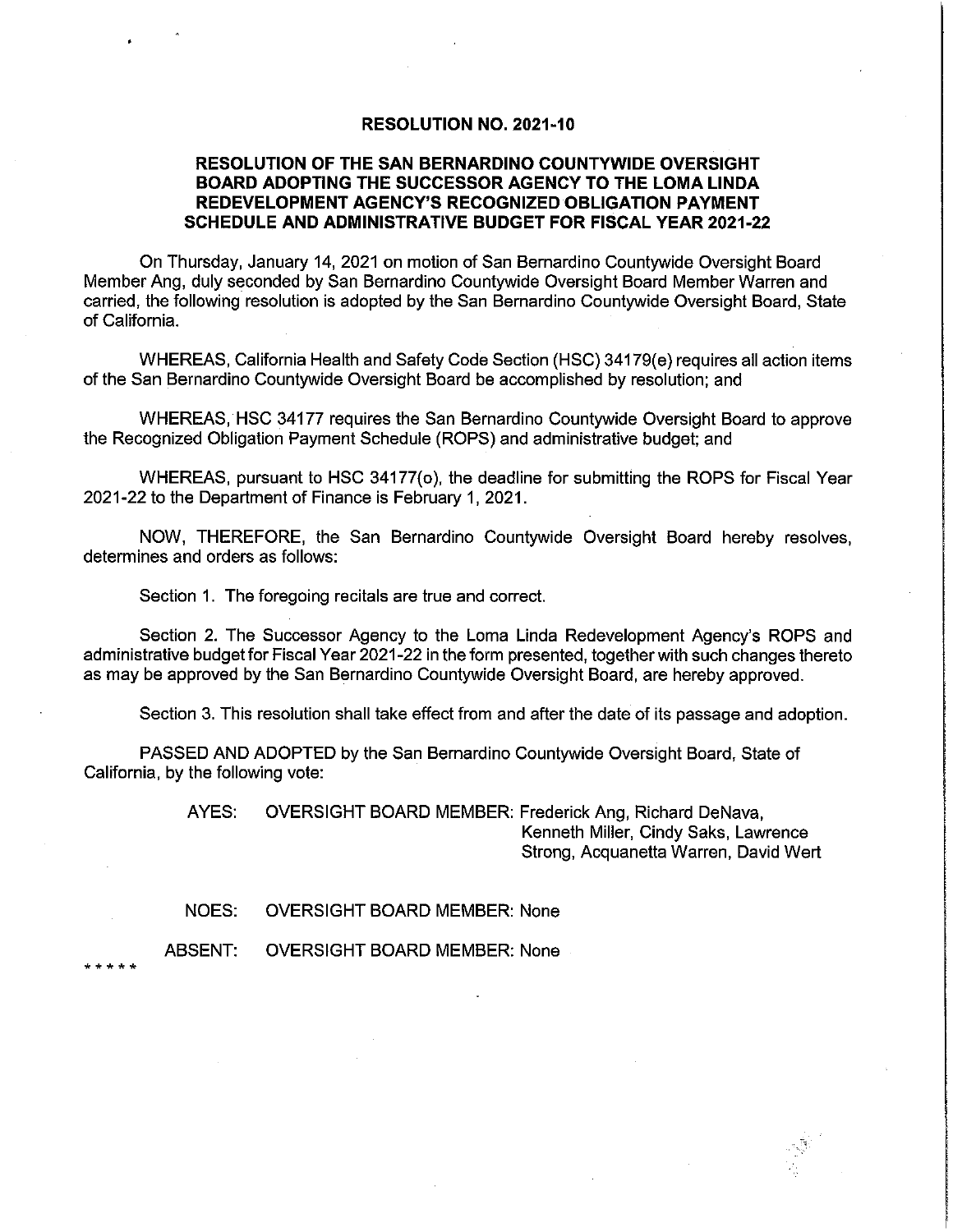# **STATE OF CALIFORNIA**

SS.

#### COUNTY OF SAN BERNARDINO  $\lambda$

I, LYNNA MONELL, Secretary to the San Bernardino Countywide Oversight Board, State of California, hereby certify the foregoing to be a full, true and correct copy of the record of the action taken by the Countywide Oversight Board, by vote of the members present, as the same appears in the Official Minutes of said Board at its meeting of January 14, 2021. #10 LA

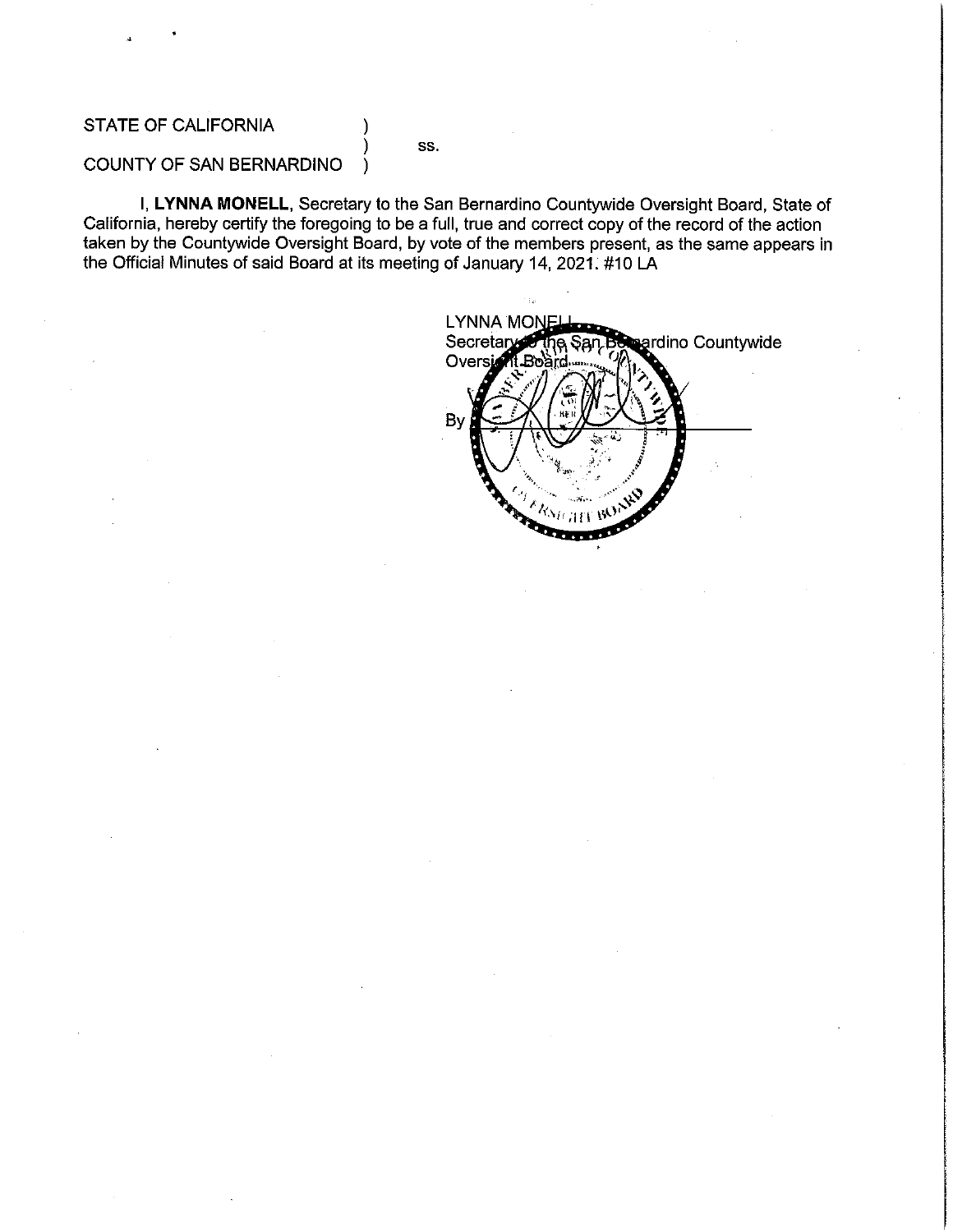# Recognized Obligation Payment Schedule (ROPS 21-22) - Summary Filed for the July 1, 2021 through June 30, 2022 Period

| <b>Successor Agency:</b> |                             | Loma Linda                                                                 |                                    |              |  |                                   |                  |           |  |
|--------------------------|-----------------------------|----------------------------------------------------------------------------|------------------------------------|--------------|--|-----------------------------------|------------------|-----------|--|
| County:                  |                             | San Bernardino                                                             |                                    |              |  |                                   |                  |           |  |
|                          |                             | Current Period Requested Funding for Enforceable Obligations (ROPS Detail) | 21-22 A Total<br>(July - December) |              |  | 21-22 B Total<br>(January - June) | ROPS 21-22 Total |           |  |
| A                        |                             | Enforceable Obligations Funded as Follows (B+C+D):                         |                                    | 1,135,000 \$ |  |                                   |                  | 1,135,000 |  |
| B                        | <b>Bond Proceeds</b>        |                                                                            |                                    |              |  |                                   |                  |           |  |
| C.                       | Reserve Balance             |                                                                            |                                    | 1.135,000    |  |                                   |                  | 1,135,000 |  |
| D                        | <b>Other Funds</b>          |                                                                            |                                    |              |  |                                   |                  |           |  |
| E.                       |                             | Redevelopment Property Tax Trust Fund (RPTTF) (F+G):                       |                                    | 2,472,312 \$ |  | 2,481,733                         | - 35             | 4,954,045 |  |
| F.                       | <b>RPTTF</b>                |                                                                            |                                    | 2,362,312    |  | 2,371,733                         |                  | 4,734,045 |  |
| G                        | <b>Administrative RPTTF</b> |                                                                            |                                    | 110,000      |  | 110,000                           |                  | 220,000   |  |
| Н                        |                             | <b>Current Period Enforceable Obligations (A+E):</b>                       |                                    | 3,607,312 \$ |  | 2,481,733 \$                      |                  | 6,089,045 |  |

Certification of Oversight Board Chairman:<br>Pursuant to Section 34177 (o) of the Health and Safety Code, I<br>hereby certify that the above is a true and accurate Recognized<br>Obligation Payment Schedule for the above named succ agency.

 $\sim$ 

 $\sim 10^{11}$  km s  $^{-1}$ 

| David Wert         | Chairman  |  |  |  |  |
|--------------------|-----------|--|--|--|--|
| Name               | Title     |  |  |  |  |
|                    | 1/14/2021 |  |  |  |  |
| - 172<br>Signature | Date      |  |  |  |  |

 $\sim$ 

 $\sim$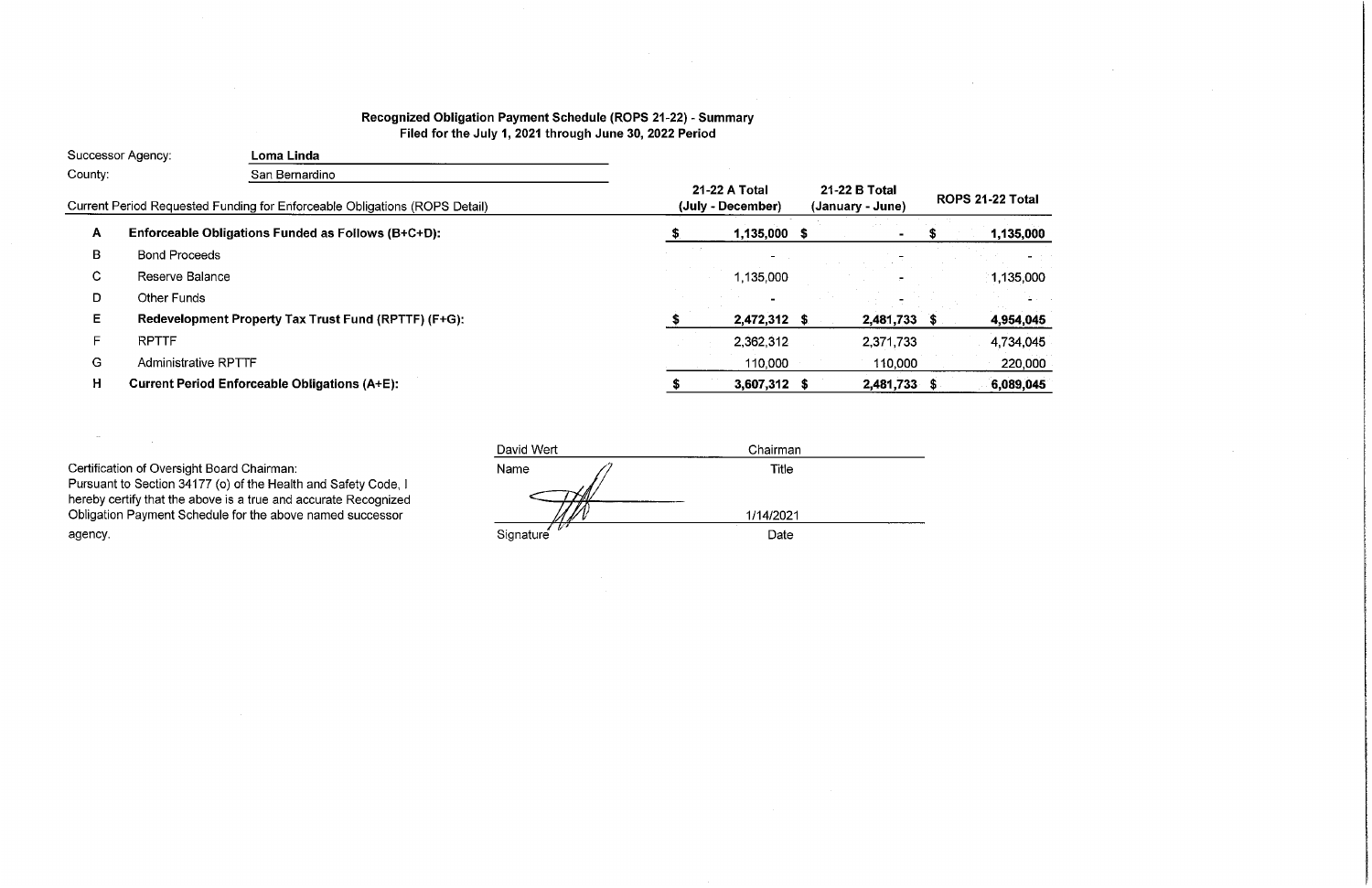|                                                          |                              |                       |                                         |                                                                   |                                                                       |              |                       |         | July 1,2021 through June 30, 2022 | Loma Linda Successor Agency Recognized Obligation Payment Schedule (ROPS 21-22) - ROPS Detail |              |             |                                                |                                                                       |              |                              |
|----------------------------------------------------------|------------------------------|-----------------------|-----------------------------------------|-------------------------------------------------------------------|-----------------------------------------------------------------------|--------------|-----------------------|---------|-----------------------------------|-----------------------------------------------------------------------------------------------|--------------|-------------|------------------------------------------------|-----------------------------------------------------------------------|--------------|------------------------------|
|                                                          |                              |                       |                                         |                                                                   |                                                                       |              |                       |         | (Report Amounts in Whole Dollars) |                                                                                               |              |             |                                                |                                                                       |              |                              |
| A —                                                      |                              |                       |                                         |                                                                   |                                                                       |              |                       | J J     | <b>K</b>                          |                                                                                               |              |             |                                                |                                                                       |              |                              |
|                                                          |                              |                       |                                         |                                                                   |                                                                       |              | Total                 |         |                                   | 21-22 A (July - December)                                                                     |              |             | 21-22 B (January - June)                       |                                                                       |              |                              |
| <b>Project Name/Debt Obligation</b><br>Item #            | <b>Obligation Type</b>       |                       | Contract/Agreement   Contract/Agreement | Payee                                                             | <b>Description/Project Scope</b>                                      | Project Area | Outstanding           | Retired | <b>ROPS 21-22</b>                 | <b>Fund Sources</b>                                                                           |              |             | 21-22 A                                        | <b>Fund Sources</b>                                                   | 21-22 B      |                              |
|                                                          |                              | <b>Execution Date</b> | <b>Termination Date</b>                 |                                                                   |                                                                       |              | Debt or<br>Obligation |         | Total                             | <b>Other Funds</b><br>Bond Proceeds   Reserve Balance                                         | <b>RPTTF</b> | Admin RPTTF | <b>Total</b>                                   | <b>RPTTF</b><br><b>Other Funds</b><br>Bond Proceeds   Reserve Balance | Admin RPTTF  | <b>Total</b>                 |
|                                                          |                              |                       |                                         |                                                                   |                                                                       |              | 38,103,880            |         | $6,089,045$ \$                    | 1,135,000                                                                                     | 2,362,312    | 110,000     | $3,607,312$ \$                                 | 2,371,733                                                             | $110,000$ \$ | 2,481,733                    |
| 6 Professional Services                                  | Fees                         | 7/1/2021              | 6/30/2022                               |                                                                   | Stradling, Yocca, Carlson Continuing Disclosure annual reports Merged |              |                       |         |                                   | $\sim 1000$ m $^{-1}$<br>$\sim$ $-$                                                           |              |             |                                                | <b>Contract Contract</b><br><b>Service</b>                            |              |                              |
|                                                          |                              |                       |                                         | & Rauth and/or DHA                                                |                                                                       |              | 5,000                 | N       | 5,000                             |                                                                                               | 1,500        |             | 1,500                                          | 3,500                                                                 |              | 3,500                        |
| 7 Contractual Services                                   | <b>Property Dispositions</b> | 7/1/2021              | 6/30/2022                               | Consulting, LLC<br>Benefiel Appraisal Service Property Appraisals |                                                                       | Merged       |                       |         |                                   |                                                                                               |              |             |                                                |                                                                       |              |                              |
|                                                          |                              | 7/1/2021              | 6/30/2022                               |                                                                   | JJ Ramirez and/or West Weed Abatement and Maintenance of Merged       |              | 10,000                | - IN    | 10,000                            |                                                                                               |              |             | $\sim$                                         | 10,000                                                                |              | 10,000                       |
| 14 Contractual Services                                  | <b>Property Maintenance</b>  |                       |                                         |                                                                   | SWPPS Services (James Successor Agency land held for                  |              |                       |         |                                   |                                                                                               |              |             |                                                |                                                                       |              |                              |
|                                                          |                              |                       |                                         | D. Huss)                                                          |                                                                       |              | 5,000                 | - N     | 5,000                             |                                                                                               | 2,500        |             | 2,500                                          | 2,500                                                                 |              | 2,500                        |
| 15 Loans from the City of Loma Linda                     | Reentered Agreements         | 5/29/1979             | 6/1/2027                                | City of Loma Linda                                                | Loans for Redevelopment Activities Merged                             |              |                       |         |                                   |                                                                                               |              |             |                                                |                                                                       |              |                              |
|                                                          |                              |                       |                                         |                                                                   | (Cash Principal & Accrued Interest)                                   |              | 8,184,212             |         | 1,639,148                         |                                                                                               | 819,574      |             | 819,574                                        | 819,574                                                               |              | 819,574                      |
| 27 Adminstrative Costs                                   | <b>Admin Costs</b>           | 7/1/2021              | 6/30/2022                               | Employees, various                                                | To fund SA administrative budget as Merged                            |              |                       |         |                                   |                                                                                               |              |             |                                                |                                                                       |              |                              |
|                                                          |                              |                       |                                         | consultants                                                       | approved by the Oversight Board                                       |              | 220,000               | - N     | 220,000                           |                                                                                               |              | 110,000     | 110,000                                        |                                                                       | $110,000$ \$ | 110,000                      |
| 47 Tax Allocation Refunding Bonds,                       | Bonds Issued On or           | 11/10/2016            | 8/2/2030                                | U.S. Bank (Trustee)                                               | Refunding of 2003, 2005 and 2008 Merged                               |              |                       |         |                                   |                                                                                               |              |             |                                                |                                                                       |              |                              |
| Series 2016A                                             | Before 12/31/10              |                       |                                         |                                                                   | TA Bonds for debt service savings                                     |              | 4,870,575             | - N     | 596,375                           | 212,500                                                                                       | 301,375      |             | 513,875                                        | 82,500                                                                |              | 82,500                       |
| 48 Tax Allocation Refunding Bonds,                       | Reserves                     | 11/10/2016            | 8/2/2030                                | U.S. Bank (Trustee)                                               | Refunding of 2003, 2005 and 2008 Merged                               |              |                       |         |                                   |                                                                                               |              |             |                                                |                                                                       |              |                              |
| Series 2016A Reserve                                     |                              |                       |                                         |                                                                   | TA Bonds for debt service savings                                     |              | 217,500               | - N     | 217,500                           |                                                                                               |              |             |                                                | 217,500                                                               |              | 217,500                      |
| Tax Allocation Refunding Bonds Series Bonds Issued On or |                              | 11/10/2016            | 8/2/2030                                | U.S. Bank (Trustee)                                               | Refunding of 2003, 2005 and 2008 Merged                               |              |                       |         |                                   |                                                                                               |              |             |                                                |                                                                       |              |                              |
| 2016B                                                    | Before 12/31/10              |                       |                                         |                                                                   | TA Bonds for debt service savings                                     |              | 23,642,493            |         | 2,446,922                         | 922,500                                                                                       | 1,233,263    |             | 2,155,763                                      | 291,159                                                               |              | 291,159                      |
| Tax Allocation Refunding Bonds Series Reserves           |                              | 11/10/2016            | 8/2/2030                                | U.S. Bank (Trustee)                                               | Refunding of 2003, 2005 and 2008 Merged                               |              |                       |         |                                   |                                                                                               |              |             |                                                |                                                                       |              |                              |
| 2016B Reserve                                            |                              |                       |                                         |                                                                   | TA Bonds for debt service savings                                     |              | 945,000               |         | 945,000                           |                                                                                               |              |             |                                                | 945,000                                                               |              | 945,000                      |
| Contractual Agreement (Contract term   Fees              |                              | 12/1/2016             | 6/30/2030                               | U.S. Bank (Trustee)                                               | Bond Trustee Services - Series A Merged                               |              |                       |         |                                   |                                                                                               |              |             |                                                |                                                                       |              |                              |
| 51 ongoing)                                              |                              |                       |                                         |                                                                   |                                                                       |              | 4,100                 |         | 4,100                             |                                                                                               | 4,100        |             | 4,100                                          |                                                                       |              |                              |
|                                                          |                              |                       |                                         |                                                                   |                                                                       |              |                       |         |                                   |                                                                                               |              |             |                                                |                                                                       |              |                              |
|                                                          |                              |                       |                                         |                                                                   |                                                                       |              |                       |         |                                   |                                                                                               |              |             |                                                |                                                                       |              |                              |
|                                                          |                              |                       |                                         |                                                                   |                                                                       |              |                       |         | $\sim$ $\sim$                     |                                                                                               |              |             |                                                |                                                                       |              |                              |
|                                                          |                              |                       |                                         |                                                                   |                                                                       |              |                       |         |                                   |                                                                                               |              |             |                                                |                                                                       |              |                              |
|                                                          |                              |                       |                                         |                                                                   |                                                                       |              |                       |         |                                   |                                                                                               |              |             |                                                |                                                                       |              |                              |
|                                                          |                              |                       |                                         |                                                                   |                                                                       |              |                       |         |                                   |                                                                                               |              |             |                                                |                                                                       |              |                              |
|                                                          |                              |                       |                                         |                                                                   |                                                                       |              |                       |         |                                   |                                                                                               |              |             |                                                |                                                                       |              |                              |
|                                                          |                              |                       |                                         |                                                                   |                                                                       |              |                       |         | $\sim$ $\sim$                     |                                                                                               |              |             |                                                |                                                                       |              |                              |
|                                                          |                              |                       |                                         |                                                                   |                                                                       |              |                       |         |                                   |                                                                                               |              |             |                                                |                                                                       |              |                              |
|                                                          |                              |                       |                                         |                                                                   |                                                                       |              |                       |         | $\sim$                            |                                                                                               |              |             |                                                |                                                                       |              |                              |
|                                                          |                              |                       |                                         |                                                                   |                                                                       |              |                       |         |                                   |                                                                                               |              |             |                                                |                                                                       |              |                              |
|                                                          |                              |                       |                                         |                                                                   |                                                                       |              |                       |         |                                   |                                                                                               |              |             |                                                |                                                                       |              |                              |
|                                                          |                              |                       |                                         |                                                                   |                                                                       |              |                       |         |                                   |                                                                                               |              |             |                                                |                                                                       |              |                              |
|                                                          |                              |                       |                                         |                                                                   |                                                                       |              |                       |         | $\sim$                            |                                                                                               |              |             |                                                |                                                                       |              |                              |
|                                                          |                              |                       |                                         |                                                                   |                                                                       |              |                       |         |                                   |                                                                                               |              |             |                                                |                                                                       |              |                              |
|                                                          |                              |                       |                                         |                                                                   |                                                                       |              |                       |         |                                   |                                                                                               |              |             |                                                |                                                                       |              |                              |
|                                                          |                              |                       |                                         |                                                                   |                                                                       |              |                       |         |                                   |                                                                                               |              |             | $\sim$ 100 $\pm$                               |                                                                       |              |                              |
|                                                          |                              |                       |                                         |                                                                   |                                                                       |              |                       |         |                                   |                                                                                               |              |             |                                                |                                                                       |              |                              |
|                                                          |                              |                       |                                         |                                                                   |                                                                       |              |                       |         |                                   |                                                                                               |              |             |                                                |                                                                       |              |                              |
|                                                          |                              |                       |                                         |                                                                   |                                                                       |              |                       |         |                                   |                                                                                               |              |             |                                                |                                                                       |              |                              |
|                                                          |                              |                       |                                         |                                                                   |                                                                       |              |                       |         |                                   |                                                                                               |              |             |                                                |                                                                       |              |                              |
|                                                          |                              |                       |                                         |                                                                   |                                                                       |              |                       |         |                                   |                                                                                               |              |             |                                                |                                                                       |              | $\sim 100$ m $^{-1}$         |
|                                                          |                              |                       |                                         |                                                                   |                                                                       |              |                       |         | $\sim$ $\sim$                     |                                                                                               |              |             | <b>Contract Contract</b>                       |                                                                       |              |                              |
|                                                          |                              |                       |                                         |                                                                   |                                                                       |              |                       |         |                                   |                                                                                               |              |             | <b>Contract Contract</b>                       |                                                                       |              |                              |
|                                                          |                              |                       |                                         |                                                                   |                                                                       |              |                       |         |                                   |                                                                                               |              |             | $\sim 100$ m $^{-1}$                           |                                                                       |              |                              |
|                                                          |                              |                       |                                         |                                                                   |                                                                       |              |                       |         |                                   |                                                                                               |              |             | <b>Service</b>                                 |                                                                       |              |                              |
|                                                          |                              |                       |                                         |                                                                   |                                                                       |              |                       |         | $\sim$ $\sim$                     |                                                                                               |              |             | <b>Service</b><br>$\sim 100$ m $^{-1}$         |                                                                       |              | $\sim 100$ m $^{-1}$         |
|                                                          |                              |                       |                                         |                                                                   |                                                                       |              |                       |         |                                   |                                                                                               |              |             | $\sim 100$ m $^{-1}$                           |                                                                       |              |                              |
|                                                          |                              |                       |                                         |                                                                   |                                                                       |              |                       |         |                                   |                                                                                               |              |             | $\sim 100$ m $^{-1}$                           |                                                                       |              |                              |
|                                                          |                              |                       |                                         |                                                                   |                                                                       |              |                       |         | $\sim$ $\sim$                     |                                                                                               |              |             | <b>Contract Contract</b><br><b>State State</b> |                                                                       |              | $\sim 100$ m $^{-1}$         |
|                                                          |                              |                       |                                         |                                                                   |                                                                       |              |                       |         |                                   |                                                                                               |              |             | $\sim$ 100 $\pm$                               |                                                                       |              | $\sim 100$ m $^{-1}$         |
|                                                          |                              |                       |                                         |                                                                   |                                                                       |              |                       |         |                                   |                                                                                               |              |             | $\sim 100$ m $^{-1}$                           |                                                                       |              |                              |
|                                                          |                              |                       |                                         |                                                                   |                                                                       |              |                       |         |                                   |                                                                                               |              |             | <b>Contract Contract</b>                       |                                                                       |              |                              |
|                                                          |                              |                       |                                         |                                                                   |                                                                       |              |                       |         |                                   |                                                                                               |              |             | <b>Service</b><br><b>Contract Contract</b>     |                                                                       |              |                              |
|                                                          |                              |                       |                                         |                                                                   |                                                                       |              |                       |         |                                   |                                                                                               |              |             | $\sim$ $-$                                     |                                                                       |              |                              |
|                                                          |                              |                       |                                         |                                                                   |                                                                       |              |                       |         |                                   |                                                                                               |              |             | $\sim 100$ m $^{-1}$                           |                                                                       |              |                              |
|                                                          |                              |                       |                                         |                                                                   |                                                                       |              |                       |         |                                   |                                                                                               |              |             | <b>Service</b><br>$\sim 100$ m $^{-1}$         |                                                                       |              |                              |
|                                                          |                              |                       |                                         |                                                                   |                                                                       |              |                       |         | $\sim$                            |                                                                                               |              |             | <b>State State</b>                             |                                                                       |              | <b>Contract Contract</b>     |
|                                                          |                              |                       |                                         |                                                                   |                                                                       |              |                       |         |                                   |                                                                                               |              |             | $\sim$ 100 $\sim$                              |                                                                       |              | <b>Service</b>               |
|                                                          |                              |                       |                                         |                                                                   |                                                                       |              |                       |         | $\sim$ $-$                        |                                                                                               |              |             | <b>State State</b>                             |                                                                       |              | <b>Contract Contract</b>     |
|                                                          |                              |                       |                                         |                                                                   |                                                                       |              |                       |         | $\sim 100$ m $^{-1}$              |                                                                                               |              |             | <b>Contract Contract</b>                       |                                                                       |              | $\sim$ 100 $\sim$ 100 $\sim$ |

| Loma Linda Successor Agency Recognized Obligation Payment Schedule (ROPS 21-22) - ROPS Detail |
|-----------------------------------------------------------------------------------------------|
| July 1,2021 through June 30, 2022                                                             |
| Ranort Amounts in Whole Dollars)                                                              |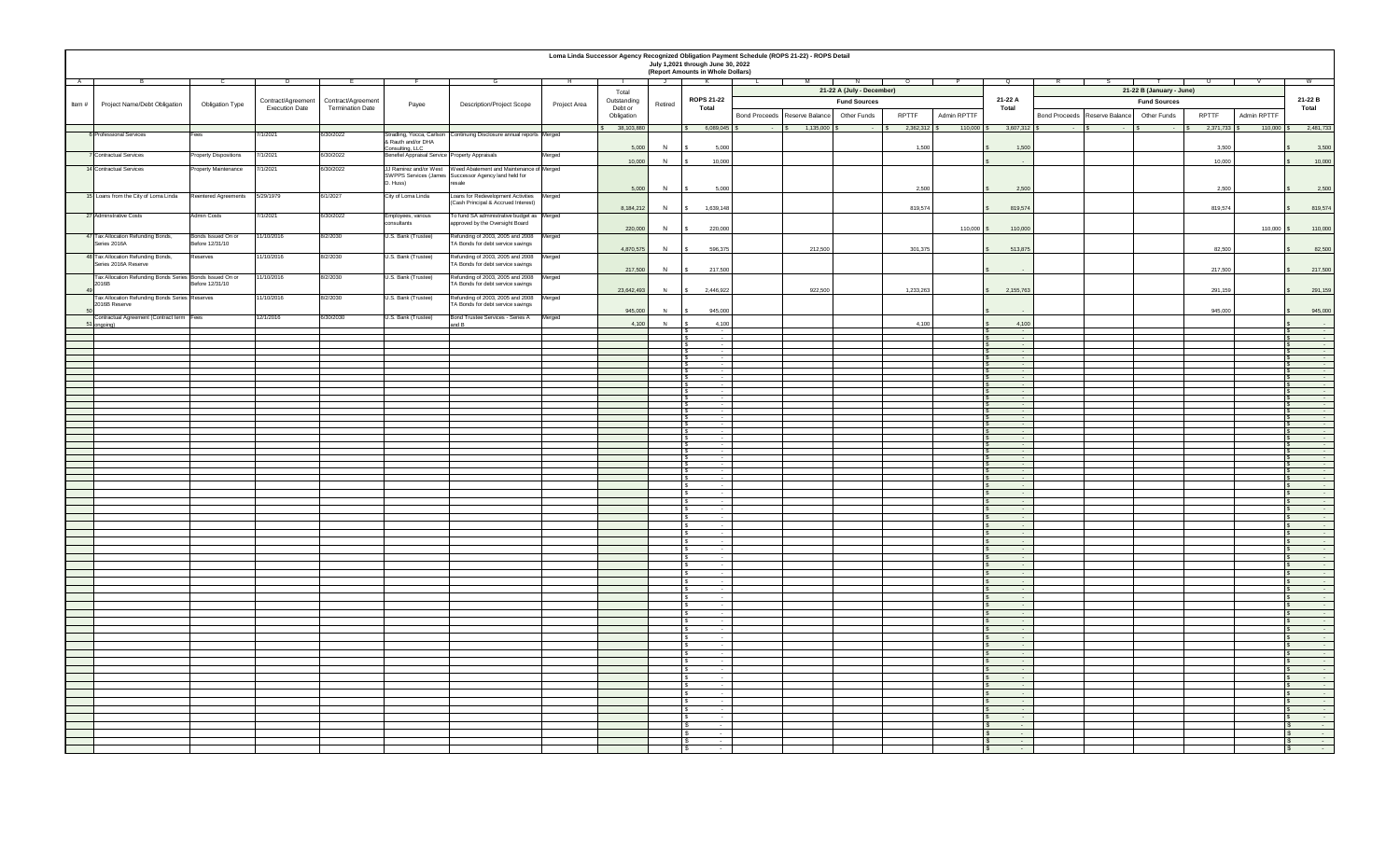| A              | В                                                                                                                                                             | $\mathbf{C}$                          | E<br>D                               |                                                                              | F.                                 | G                         |                                                                                                                  |
|----------------|---------------------------------------------------------------------------------------------------------------------------------------------------------------|---------------------------------------|--------------------------------------|------------------------------------------------------------------------------|------------------------------------|---------------------------|------------------------------------------------------------------------------------------------------------------|
|                |                                                                                                                                                               |                                       |                                      | <b>Fund Sources</b>                                                          |                                    |                           |                                                                                                                  |
|                |                                                                                                                                                               |                                       | <b>Bond Proceeds</b>                 | <b>Reserve Balance</b>                                                       | <b>Other Funds</b>                 | <b>RPTTF</b>              |                                                                                                                  |
|                | ROPS 18-19 Cash Balances<br>$(07/01/18 - 06/30/19)$                                                                                                           | Bonds issued on or<br>before 12/31/10 | Bonds issued on or<br>after 01/01/11 | Prior ROPS RPTTF<br>and Reserve<br>Balances retained for<br>future period(s) | Rent,<br>Grants,<br>Interest, etc. | Non-Admin<br>and<br>Admin | Comn                                                                                                             |
|                |                                                                                                                                                               |                                       |                                      |                                                                              |                                    |                           |                                                                                                                  |
|                | Beginning Available Cash Balance (Actual 07/01/18)<br>RPTTF amount should exclude "A" period distribution amount                                              |                                       |                                      |                                                                              |                                    |                           | For Column E and F, amou<br>authorized to be spent fron<br>service in 2018-19 ROPS.                              |
|                | 2  Revenue/Income (Actual 06/30/19)                                                                                                                           | 4,547                                 |                                      | 1,171,690                                                                    | 56,372                             |                           | 1,242,109 is the revised 2017-18 PP/<br>Column G is from County I                                                |
|                | RPTTF amount should tie to the ROPS 18-19 total distribution<br>from the County Auditor-Controller                                                            | 52                                    |                                      | $\mathbf 0$                                                                  | 61,881                             |                           | Column F from acctg repor<br>4,900,226 Status Report                                                             |
|                | <b>Expenditures for ROPS 18-19 Enforceable Obligations</b><br>(Actual 06/30/19)                                                                               |                                       |                                      | 1,171,690                                                                    | 1,758                              | 3,790,135   reserves)     | From PPA report for 2018-<br>Linda 10/1/2020; Column B<br>spent from Reserves and O<br>during 2018-19 (PPA repor |
|                | Retention of Available Cash Balance (Actual 06/30/19)<br>RPTTF amount retained should only include the amounts<br>distributed as reserve for future period(s) |                                       |                                      |                                                                              | $54,614$   \$                      | 1,097,500                 | Column G is amt reserved<br>due August 1, 2019; amt p<br>10/1/2020. Column F is the<br>used for ROPS 2019-20 ar  |
|                | 5 ROPS 18-19 RPTTF Prior Period Adjustment<br>RPTTF amount should tie to the Agency's ROPS 18-19 PPA<br>form submitted to the CAC                             |                                       |                                      | No entry required                                                            |                                    |                           | Amount of PPA determined<br>County is not yet available;<br>12,591 estimate of the PPA for 20                    |
| $6\phantom{1}$ | Ending Actual Available Cash Balance (06/30/19)<br>C to F = $(1 + 2 - 3 - 4)$ , G = $(1 + 2 - 3 - 4 - 5)$                                                     | 4,599 $\frac{1}{3}$<br>IS.            |                                      | $0$   \$<br>$0$   \$                                                         | $61,881$ \\$                       |                           | Column G is the 2017-18 F<br>offset the RPTTF distributio<br>1,242,109 is available as funding for I             |

| н                                                                                                                                                                                                                   |
|---------------------------------------------------------------------------------------------------------------------------------------------------------------------------------------------------------------------|
| Comments                                                                                                                                                                                                            |
|                                                                                                                                                                                                                     |
| For Column E and F, amounts are the amounts<br>authorized to be spent from reserves for bond debt<br>service in 2018-19 ROPS. For Column G, amount<br>is the revised 2017-18 PPA reported by the County             |
| Column G is from County Distribution Reports;<br>Column F from acctg reports, the 2018-19 Revenue<br>Status Report                                                                                                  |
| From PPA report for 2018-19 as filed by Loma<br>Linda 10/1/2020; Column E and F are the amounts<br>spent from Reserves and Other for bond debt svc<br>during 2018-19 (PPA report combines E and F into<br>reserves) |
| Column G is amt reserved for bond debt service<br>due August 1, 2019; amt per 2018-19 PPA Report<br>10/1/2020. Column F is the amount of Other Funds<br>used for ROPS 2019-20 and 2020-21.                          |
| Amount of PPA determined by San Bernardino<br>County is not yet available; amount shown is an<br>estimate of the PPA for 2018-19                                                                                    |
| Column G is the 2017-18 PPA that was used to                                                                                                                                                                        |

the RPTTF distribution in 2020-21. Column F ilable as funding for ROPS 2021-22

# **Loma Linda Successor Agency Recognized Obligation Payment Schedule (ROPS 21-22) - Report of Cash Balances July 1, 2018 through June 30, 2019 (Report Amounts in Whole Dollars)**